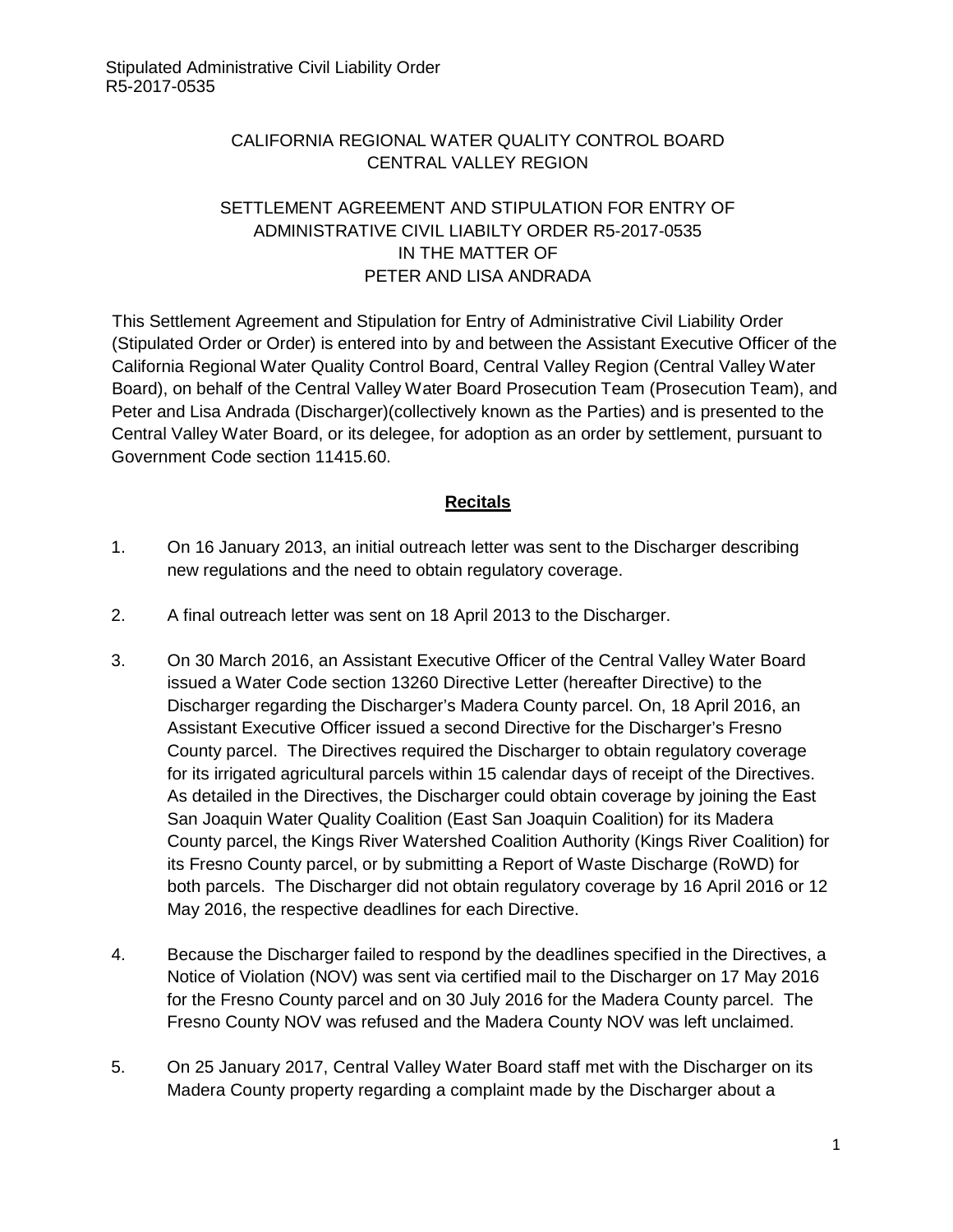> neighbor. While there, staff informed the Discharger of the Irrigated Lands Regulatory Program and the need to obtain regulatory coverage.

- 6. On 10 February 2017, the Prosecution Team sent the Discharger a notification letter that an Administrative Civil Liability Complaint (Complaint) would be issued if the Discharger did not obtain regulatory coverage, and then initiate settlement discussions regarding the proposed administrative civil liability (ACL) by 3 March 2017.
- 7. On 1 March 2017, the Discharger submitted a Notice of Intent (NOI) and the NOI processing fee to the Central Valley Water Board. On 6 March 2017, the Discharger joined the East San Joaquin Coalition and on 10 March 2017 the Discharger joined the Kings River Coalition. Central Valley Water Board records indicate that the Discharger enrolled the Fresno County parcel in the Kings River Coalition and the Madera County parcel in the East San Joaquin Coalition, comprised of 35 total acres.

## **Regulatory Considerations**

- 8. The Prosecution Team has concluded that the Discharger violated California Water Code<sup>[1](#page-1-0)</sup> section 13260 by failing to obtain regulatory coverage for a period of 302 days. The Central Valley Water Board may assess an ACL based on Water Code section 13261 for that violation.
- 9. Water Code section 13260, subdivision (a), requires that any person discharging waste or proposing to discharge waste within any region that could affect the quality of the waters of the State, other than into a community sewer system, shall file with the appropriate regional board a RoWD containing such information and data as may be required by the regional board, unless the regional board waives such requirement.
- 10. Pursuant to Water Code section 13261, subdivision (a), a person who fails to furnish a report or pay a fee under Section 13260 when so requested by a regional board is guilty of a misdemeanor and may be liable civilly in accordance with subdivision (b).
- 11. Water Code section 13261, subdivision (b)(1), states that civil liability may be administratively imposed by a regional board or the state board in accordance with Article 2.5 (commencing with Section 13323) of Chapter 5 for a violation of subdivision (a) in an amount not exceeding one thousand dollars (\$1,000) for each day in which the violation occurs. Civil liability shall not be imposed by the regional board pursuant to this section if the state board has imposed liability against the same person for the same violation.
- 12. Pursuant to Water Code section 13327, in determining the amount of civil liability, the Central Valley Water Board is required to take into consideration the nature, circumstance, extent, and gravity of the violation or violations, whether the discharge is susceptible to cleanup or abatement, the degree of toxicity of the discharge, and, with respect to the violator, the ability to pay, the effect on ability to continue in business, any voluntary cleanup efforts undertaken, any prior history of violations, the degree of culpability, economic benefit or savings, if any, resulting from the violation, and other matters as

<span id="page-1-0"></span>**<sup>.</sup>** <sup>1</sup> All references are to the California Water Code unless otherwise noted.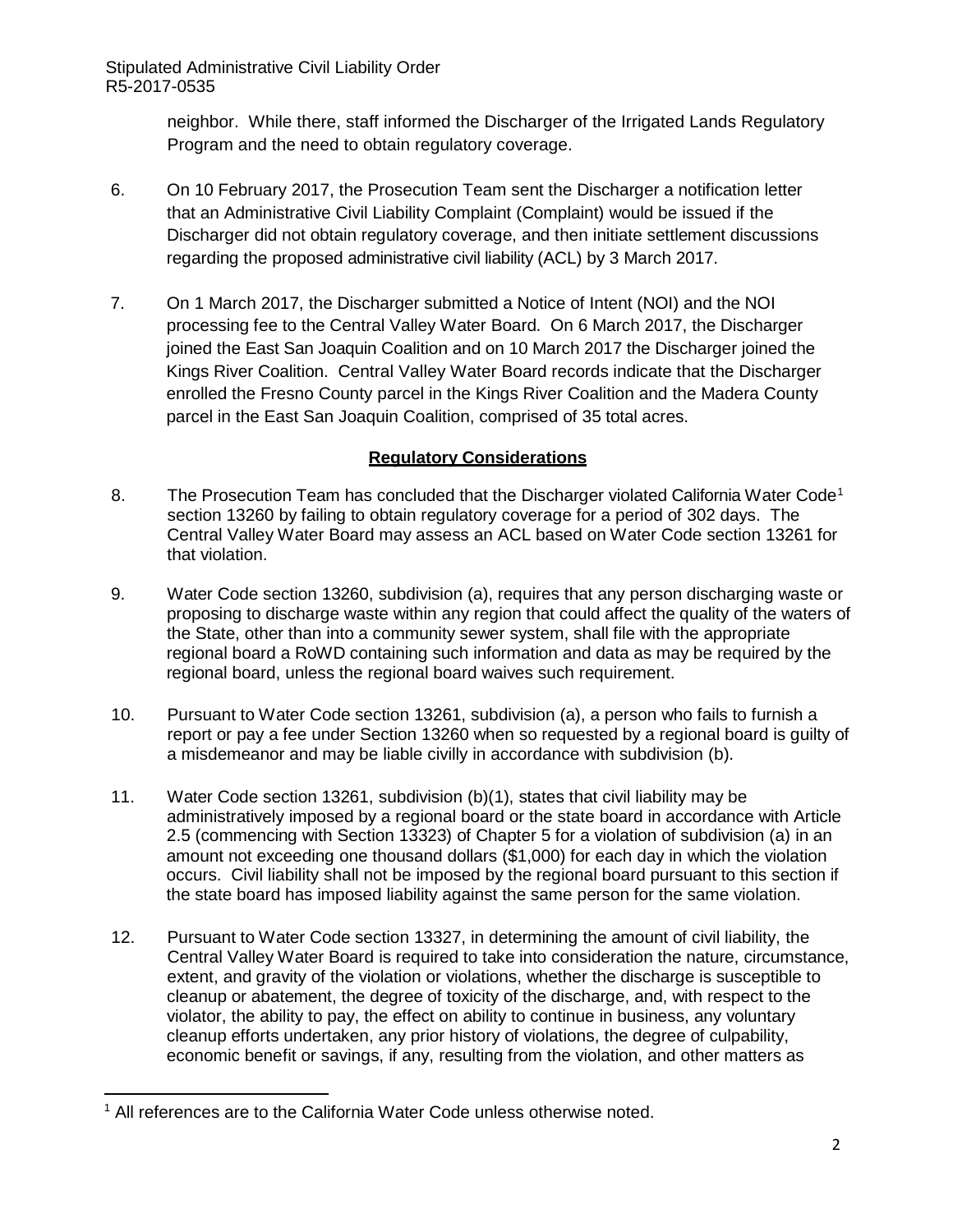> justice may require. Attachment A, which is hereby fully incorporated into this Order by reference, describes the penalty calculation.

### **Settlement**

- 13. The Parties have engaged in confidential settlement negotiations and agree to settle the matter without administrative or civil litigation and by presenting this Stipulated Order to the Central Valley Water Board, or its delegee, for adoption as an order by settlement pursuant to Government Code section 11415.60. The Prosecution Team believes that the resolution of the alleged violation is fair and reasonable and fulfills its enforcement objectives, that no further action is warranted concerning the violations alleged herein and that this Stipulated Order is in the best interest of the public.
- 14. To resolve the violation by consent and without further administrative proceedings the Parties have agreed to the imposition of \$27,027 in administrative civil liability against the Discharger.

## **Stipulations**

The Parties stipulate to the following:

- 1. **Administrative Civil Liability**: The Discharger hereby agrees to the imposition of an ACL totaling **twenty-seven thousand twenty-seven dollars** (\$27,027) to the Central Valley Water Board to resolve the alleged Water Code violation. The ACL shall be paid to the State Water Board Cleanup and Abatement Account. Payment shall be made no later than thirty (30) days after the entry of an Order approving this Settlement Agreement by the Central Valley Water Board, by check payable to the *State Water Board Cleanup and Abatement Account*. The Discharger shall indicate on the check the number of this Order. The Discharger shall send the original singed check to the Accounting Office, Attn: ACL Payment, P.O. Box 1888, Sacramento, CA 95812-1888. Copies of the check shall be sent to Brett Stevens, Central Valley Water Quality Control Board, 11020 Sun Center Drive, Suite 200, Rancho Cordova, CA 95670.
- 2. **Compliance with Applicable Laws and Regulatory Changes:** The Discharger understands that payment of an ACL in accordance with the terms of this Stipulated Order and/or compliance with the terms of this Stipulated Order is not a substitute for compliance with applicable laws, including additional ACLs. Nothing in this Stipulated Order shall excuse the Discharger from meeting any more stringent requirements which may be imposed hereafter by changes in applicable and legally binding legislation or regulations.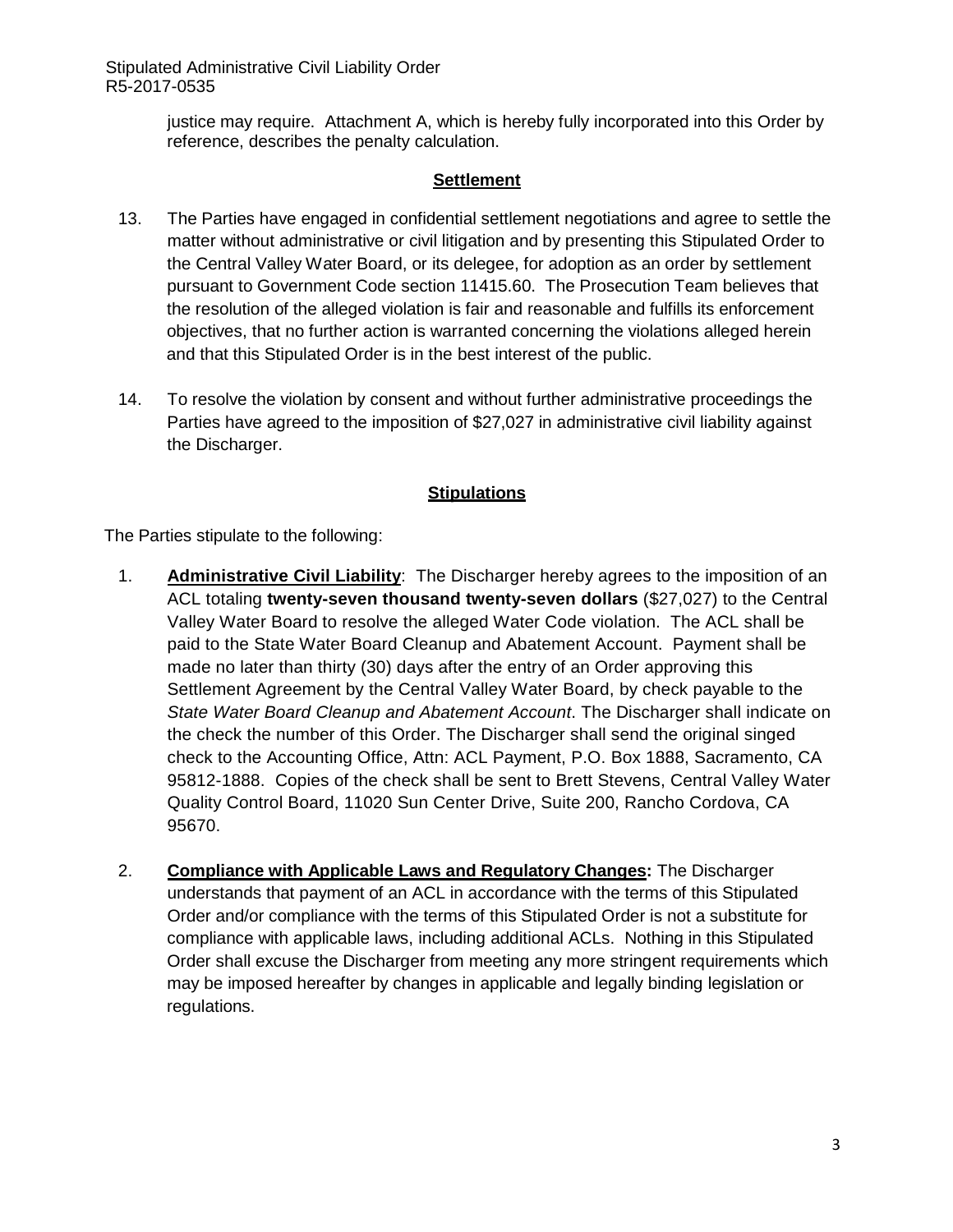### 3. **Party Contacts for Communications Related to Stipulated Order:**

For the Central Valley Water Board: Brett Stevens – Senior Environmental Scientist Central Valley Regional Water Quality Control Board 11020 Sun Center Drive, Suite 200 Rancho Cordova, CA 95670 (916) 464-4642

Susie Loscutoff – Attorney Office of Enforcement, State Water Resources Control Board 801 K Street, Suite 2300 Sacramento, CA 95812 (916) 327-0140

For the Discharger: Peter Andrada P.O. Box 151 Chowchilla, CA 93610 (559) 706-9460

- 4. **Attorney's Fees and Costs:** Except as otherwise provided herein, each Party shall bear all attorneys' fees and costs arising from the Party's own counsel in connection with the matters set forth herein.
- 5. **Matters Addressed by Stipulation:** Upon adoption by the Central Valley Water Board, or its delegee, this Stipulated Order represents a final and binding resolution and settlement of all claims, violations, or causes of action alleged in this Order or which could have been asserted based on the specific facts alleged in this Stipulated Order against Dischargers as of the effective date of this Stipulated Order. The provisions of this Paragraph are expressly conditioned on Discharger's full payment of the ACL by the deadline specified in Stipulation 1.
- 6. **Public Notice:** The Discharger understands that this Stipulated Order will be noticed for a 30-day public review and comment period prior to consideration by the Central Valley Water Board, or its delegee. If significant new information is received that reasonably affects the propriety of presenting this Stipulated Order to the Central Valley Water Board, or its delegee, for adoption, the Assistant Executive Officer may unilaterally declare this Stipulated Order void and decide not to present it to the Central Valley Water Board, or its delegee. The Discharger agrees that it may not rescind or otherwise withdraw its approval of this proposed Stipulated Order.
- 7. **Procedure:** The Parties agree that the procedure that has been adopted for the approval of the settlement by the Parties and review by the public, as reflected in this Order, will be adequate. In the event procedural objections are raised prior to this Stipulated Order becoming effective, the Parties agree to meet and confer concerning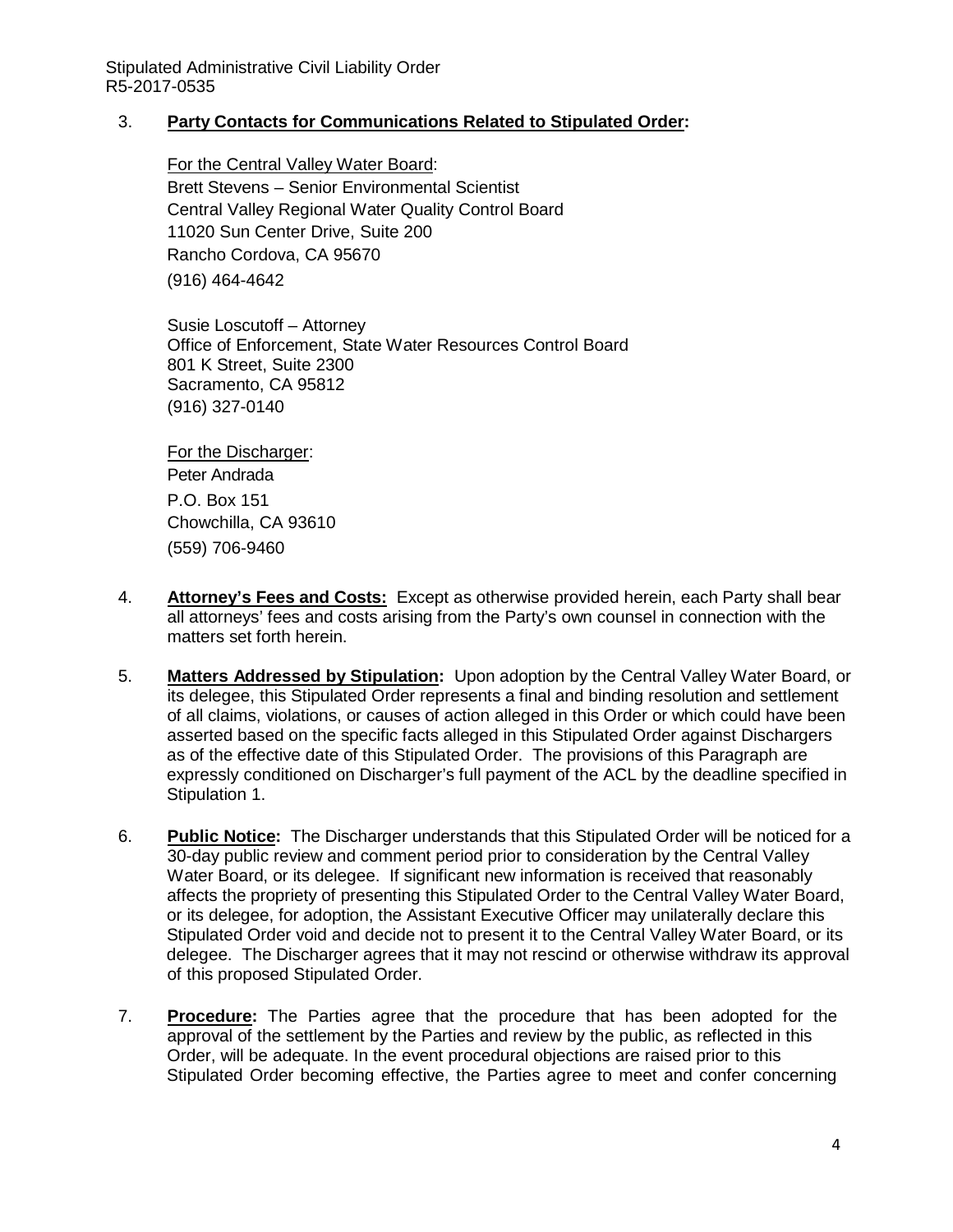> any such objections, and may agree to revise or adjust the procedure as necessary or advisable under the circumstances.

- 8. **No Waiver of Right to Enforce:** The failure of the Prosecution Team or Central Valley Water Board to enforce any provision of this Stipulated Order shall in no way be deemed a waiver of such provision, or in any way affect the validity of this Stipulated Order. The failure of the Prosecution Team or Central Valley Water Board to enforce any such provision shall not preclude it from later enforcing the same or any other provision of this Stipulated Order. No oral advice, guidance, suggestions or comments by employees or officials of any Party regarding matters covered under this Stipulated Order shall be construed to relieve any Party regarding matters covered in this Stipulated Order. The Central Valley Water Board reserves all rights to take additional enforcement actions, including without limitation the issuance of ACL complaints or orders for violations other than those addressed by this Order.
- 9. **Interpretation:** This Stipulated Order shall not be construed against the Party preparing it, but shall be construed as if the Parties jointly prepared it and any uncertainty and ambiguity shall not be interpreted against any one Party.
- 10. **Modification:** This Order shall not be modified by any of the Parties by oral representation whether made before or after the execution of this Order. All modifications must be made in writing and approved by the Central Valley Water Board or its delegee.
- 11. **If Order Does Not Take Effect:** In the event that this Stipulated Order does not take effect because it is not approved by the Central Valley Water Board, or its delegee, or is vacated in whole or in part by the State Water Resources Control Board (State Water Board) or a court, the Parties acknowledge that the Prosecution Team may proceed to a contested evidentiary hearing before the Central Valley Water Board to determine whether to assess an ACL for the underlying alleged violation, or may continue to pursue settlement. The Parties agree that all oral and written statements and agreements made during the course of settlement discussions will not be admissible as evidence in any subsequent administrative or judicial proceeding or hearing and will be fully protected by California Evidence Code sections 1152 and 1154; California Government Code section 11415.60; Rule 408, Federal Rules of Evidence; and any other applicable privilege under federal and/or state law. The Parties also agree to waive any and all objections related to their efforts to settle this matter, including, but not limited to:
	- a. Objections related to prejudice or bias of any of the Central Valley Water Board members or their advisors and any other objections to the extent that they are premised in whole or in part on the fact that the Central Valley Water Board members or their advisors were exposed to some of the material facts and the Parties settlement positions, and therefore may have formed impressions or conclusions, prior to conducting any contested evidentiary hearing in this matter; or
	- b. Laches or delay or other equitable defenses based on the time period that the order or decision by settlement may be subject to administrative or judicial review.
- 12. **No Admission of Liability:** Neither this Stipulated Order, nor any payment pursuant to the Order, shall constitute evidence of, or be construed as, a finding, adjudication, or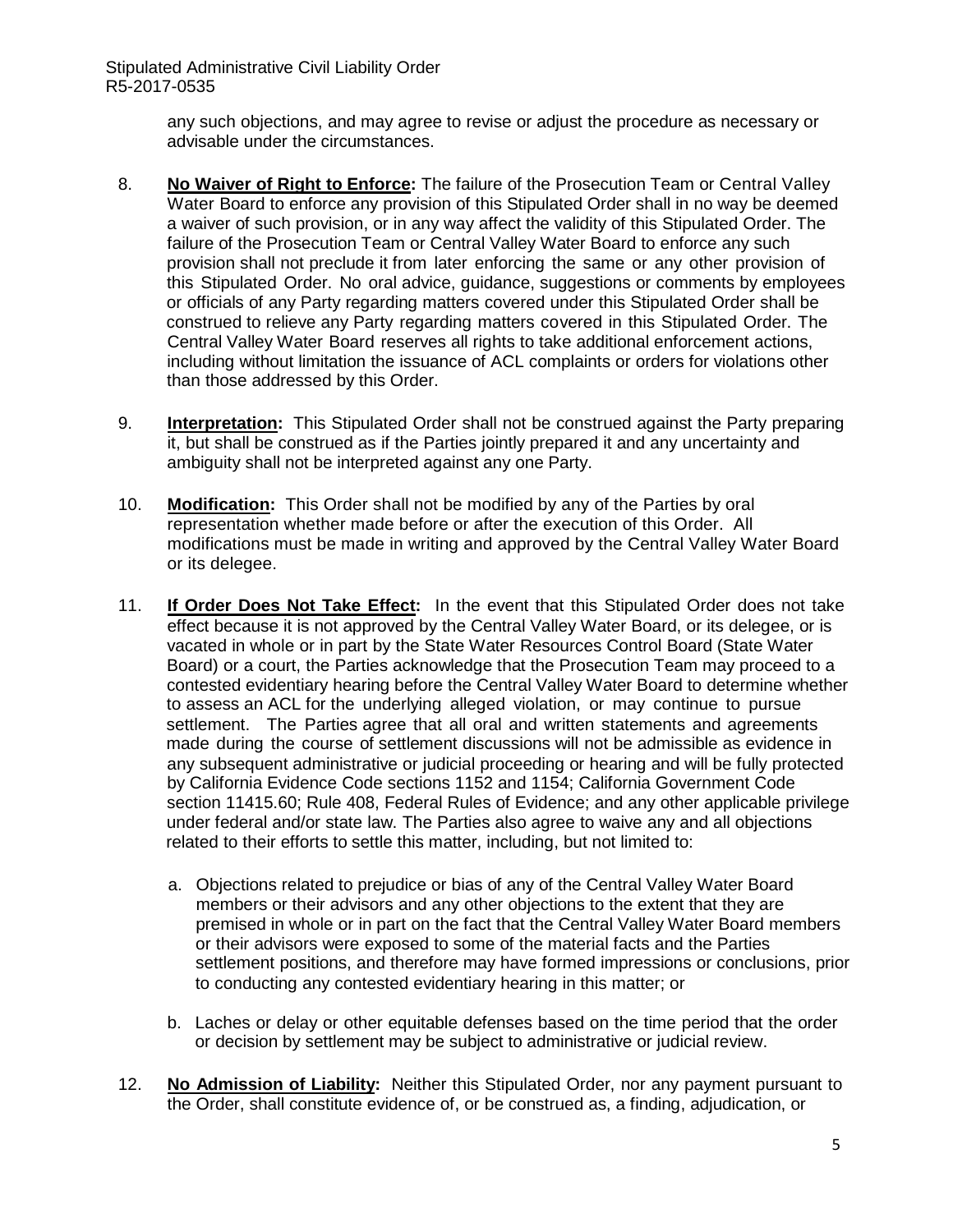> acknowledgement of any fact, law, or liability, nor shall it be construed as an admission of violation of any law, rule, or regulation. However, this Order and/or any actions of payment pursuant to the Order may constitute evidence in actions seeking compliance with this Order. This Order may be used as evidence of a prior enforcement action in future actions by the Central Valley Water Board.

- 13. **Waiver or Hearing:** The Discharger has been informed of the rights provided by Water Code section 13323 (b), and hereby waives its right to a hearing before the Central Valley Water Board.
- 14. **Waiver of Right to Petition:** The Discharger hereby waives the right to petition the Central Valley Water Board's adoption of the Stipulated Order as written for review by the State Water Board, and further waives the rights, if any, to appeal the same to a California Superior Court and/or any California appellate level court.
- 15. **Covenant not to Sue:** Upon the effective date of this Stipulated Order, the Discharger shall and does release, discharge, and covenant not to sue or pursue any civil or administrative claims against any State Agency or the State of California, its officers, agents, directors, employees, attorneys, representatives, for any and all claims or causes of action, which arise out of or are related to this action.
- 16. **Water Boards not Liable:** Neither the Central Valley Water Board members nor the Central Valley Water Board staff, attorneys, or representatives shall be liable for any injury or damage to persons or property resulting from the negligent or intentional acts or omissions by the Discharger or its respective directors, officers, employees, agents, representatives or contractors in carrying out activities pursuant to this Order, nor shall the Central Valley Water Board, its members or staff be held as parties to or guarantors of any contract entered into by the Discharger, or its directors, officers, employees, agents, representatives or contractors in carrying out activities pursuant to this Order.
- 17. **Authority to Enter Stipulated Order:** Each person executing this Stipulated Order in a representative capacity represents and warrants that he or she is authorized to execute this Order on behalf of and to bind the entity on whose behalf he or she executes the Order.
- 18. **No Third Party Beneficiaries:** This Stipulated Order is not intended to confer any rights or obligation on any third party or parties, and no third party or parties shall have any right of action under this Stipulated Order for any cause whatsoever.
- 19. **Effective Date:** This Stipulated Order shall be effective and binding on the Parties upon the date the Central Valley Water Board, or its delegee, enters the Order.
- 20. **Counterpart Signatures:** This Order may be executed and delivered in any number of counterparts, each of which when executed and delivered shall be deemed to be an original, but such counterparts shall together constitute one document.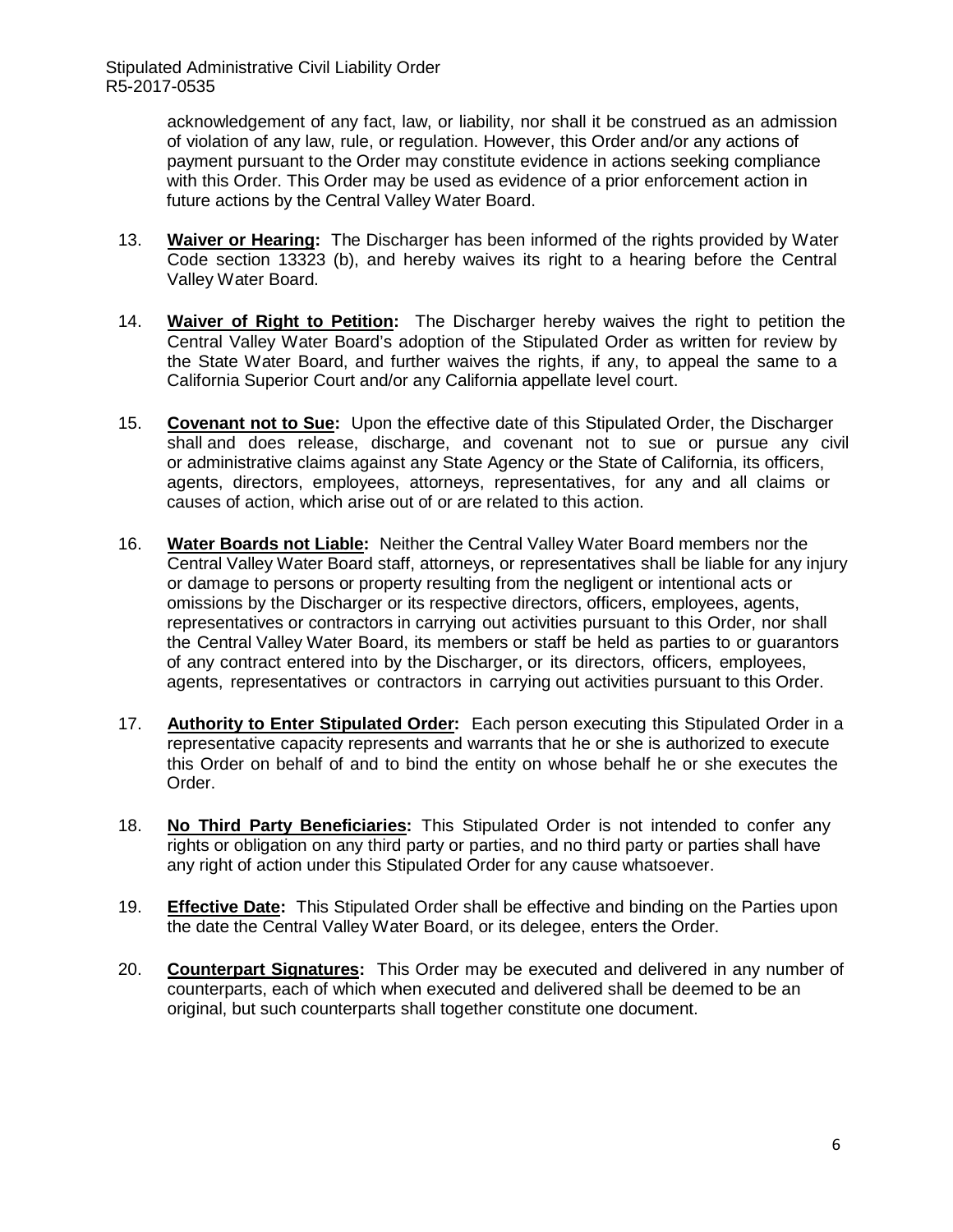## **IT IS SO STIPULATED.**

**Original signed by** 8/10/2017 Andrew Altevogt **Date** Assistant Executive Officer For the Regional Board Prosecution Team **Original signed by** 8/4/2017 Peter Andrada Date

On behalf of Peter and Lisa Andrada